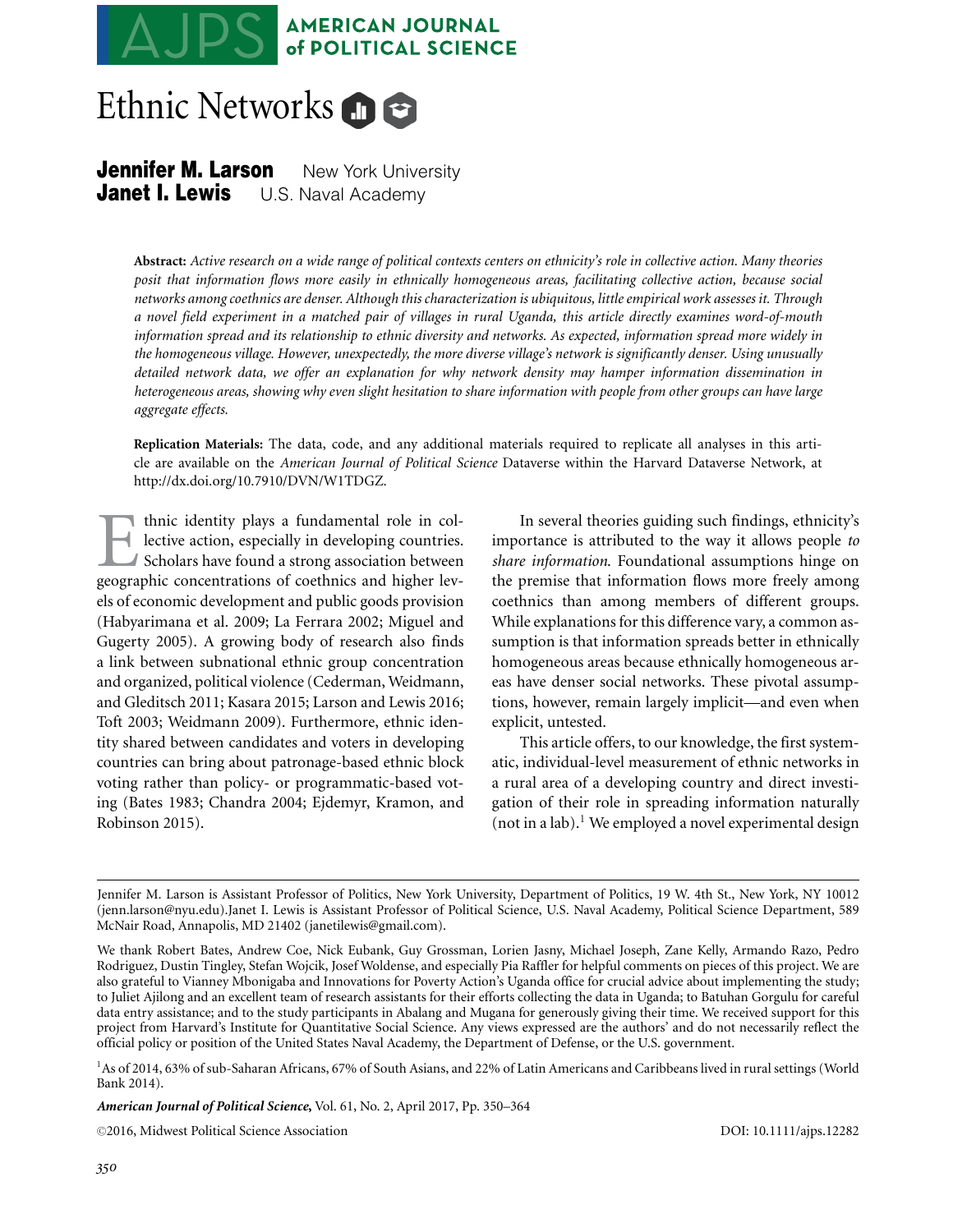that seeded identical information in the same way at the same time in two villages in rural Uganda that are similar in all measured attributes except ethnic composition: One is ethnically homogeneous, and the other is more diverse. The seeded information was that in three days an event would be held at which all adults in attendance would receive a valuable block of soap in exchange for taking a survey. After the event, at least one individual in all households in both villages was surveyed to complete the measurement of social networks and the reach of information.

The seeded information spread: 145 villagers attended the event. Every person who learned about the event did so by word-of-mouth, in-person interaction no one learned by phone. As anticipated by existing theory, the information spread much less widely in the diverse village; more than eight times more individuals from the homogeneous village heard about the event. However, an investigation of the social networks in both villages calls into question the mechanism of network density. We find that the social network in the more diverse village is significantly denser, and this relationship holds when considering different conceptions of density, when comparing only the networks among coethnics in each village, and when controlling for other network differences. In other words, news spread much more widely in the homogeneous village *despite having a less dense social network.*

To better understand why a sparser network could spread information more widely, and to consider the generality of this result, we simulate an informationspreading process on the observed networks in the two villages. We show that in the presence of ethnic heterogeneity, if there is greater hesitation to share information between non-coethnics than there is between coethnics even if this difference is small—greater network density can impede the spread of information, especially when that greater density is due to more cross-ethnic ties. The intuition is as follows: Given a limited number of opportunities to share news with a social contact on a given day, greater density increases the likelihood that some of those opportunities are with less trusted social contacts. Additional ties to those one trusts less crowd out the chance to interact with more trusted people to whom information flows more freely. Because of the exponential nature of information spread, when this dynamic recurs throughout a network, it can greatly impede the process of information spread overall.

We also show that under quite general conditions, heterogeneous areas would be expected to generate networks that are denser, and that the greater density would be largely due to additional cross-group ties. The more the different ethnic groups specialize socially and economically in a heterogeneous area, the more the network would be dense and feature cross-group ties, and hence the more likely it would be to impede the spread of information.

The article makes several contributions to knowledge on how information spreads in rural areas and the role that ethnicity plays in the process. For example, while information communication technologies (ICTs) can affect information flows to and from marginalized communities (Grossman, Humphreys, and Sacramone-Lutz 2014), potentially improving political accountability, this article shows that face-to-face interaction still presents a crucial mode of transmitting sensitive information for rural villagers, at least in eastern Uganda. It also provides a rare look at how this works. Our experimental design, which combines both controlled comparison and detailed measurement of networks, allows us to provide direct support for a key assumption of theories of ethnic collective action: that information spreads more widely in communities that are ethnically homogeneous than in heterogeneous ones.

However, our results suggest that a usual rationale behind this assumption, that networks in homogeneous areas are more dense, may not be accurate in practice. We show why density in fact can be greater in heterogeneous areas and yet severely hinder information dissemination there. While our evidence base is modest, these stark results suggest that the focus on the ability to spread information within ethnic groups is well founded, but the connection to network density needs to be better understood. In particular, this suggests the need for more research on how the nature of ties affects information dissemination; contrary to Granovetter's (1973) groundbreaking argument, weak ties may not be strong for the purposes of sharing brand-new information. Further, we show why there is good reason to expect greater network density in diverse areas, given minimal assumptions about group specialization.

Finally, we present a logic of information dissemination and network formation that establishes the conditions under which the empirical findings here would generalize. These findings have implications for research about the relationship between ethnicity and various forms of collective action, as well as policy interventions that disseminate information to citizens—from those aimed at building a more informed electorate to those aimed at countering false rumors about, for example, how diseases like Ebola spread—in rural regions of developing countries.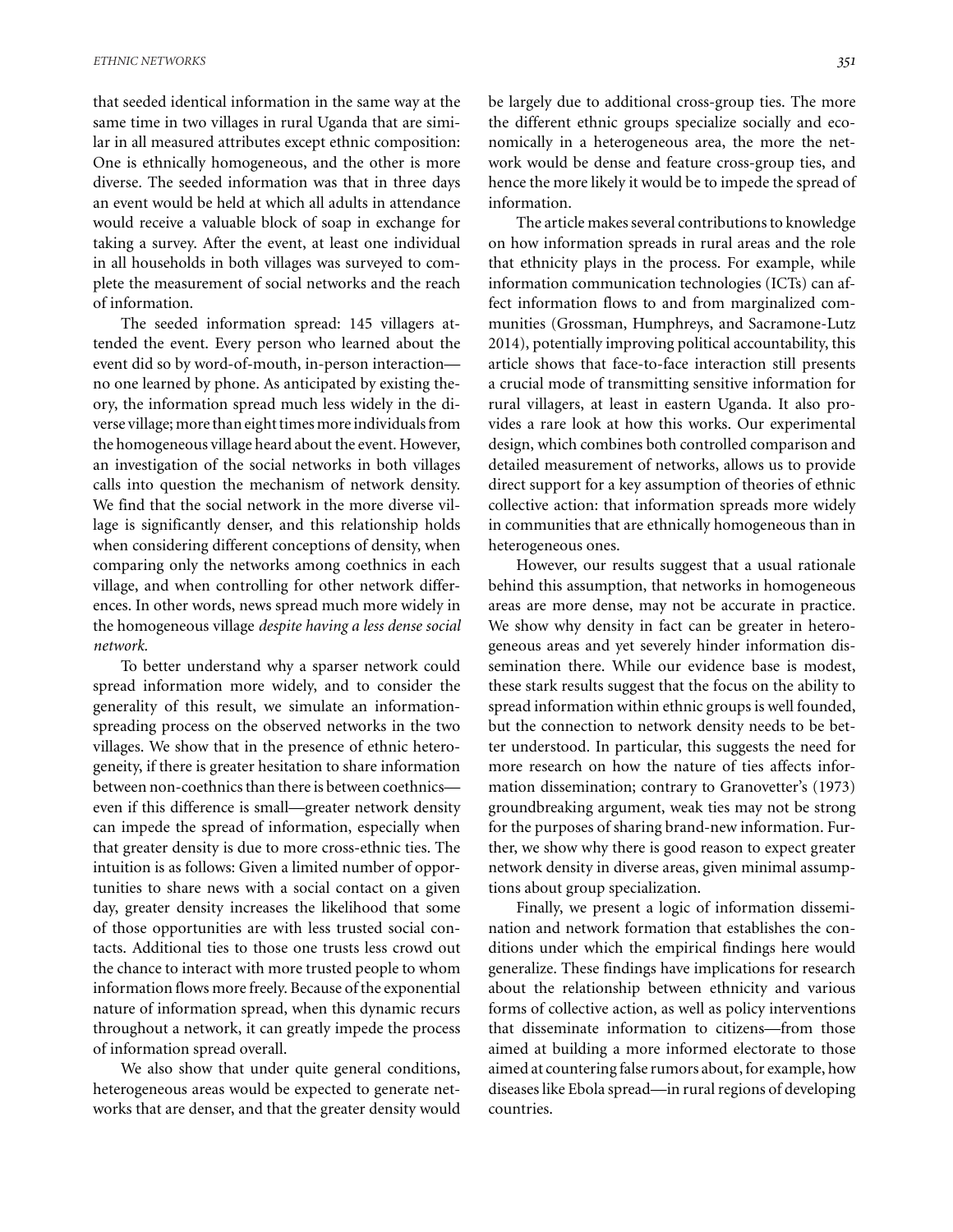# **Relationship to Existing Research Coethnics' Informational Advantage**

While numerous core political science theories posit that shared ethnic identity among individuals enhances their ability to act collectively, scholars invoke several mechanisms to explain *why* this may be the case. The most prominent mechanism of ethnic collective action emphasizes a coethnic advantage in socially sanctioning other group members (Fearon and Laitin 1996; Miguel and Gugerty 2005). Implied here is an assumption of coethnic informational advantage since coethnics are more likely to learn when a group member has defected from the group, and are more likely to learn how to locate the defector in order to punish her. A second, related set of explanations for ethnic collective action centers explicitly on the role of improved information dissemination among coethnics, which can facilitate spread of incendiary rumors (Varshney 2003), enhance the ability to form viable rebel groups (Larson and Lewis 2016), or serve as an obstacle to social mobility (Deutsch 1953). In a third family of explanation, ethnicity's primary function is that it serves as a cue of credible willingness for voters to supply votes and for patrons to provide favoritism or benefits (Bates 1983; Chandra 2004; Conroy-Krutz 2013; Ferree 2010; Posner 2005). A related variant of mechanisms posits that ethnicity confers advantages because group members share *preferences* over outcomes such as policy goals, types and locations of public goods, or even the wisdom of rebelling against the state. Even for such accounts of ethnic collective action that are not explicitly related to information flows, a coethnic advantage in information sharing is arguably implied, or at least helpful; the processes that lead to expectations of intra-ethnic patronage relations or shared preferences are often highly social ones, requiring communication and coordination.

Central to all of these theories of ethnic collective action, then, is an assumption that communication travels among coethnics more easily than it does among individuals of different ethnicities. However, few existing works present evidence about how information flows among and between groups. $2$  To fill this gap, we seeded information in randomly selected households in two villages of eastern Uganda—one village that was quite homogeneous and one that was not—and then surveyed village

members to understand their social network and the process of spreading the information we seeded. While this research design of closely examining two villages is, naturally, constrained in its ability to support general claims, it allows us to collect data rich enough within each village to peer inside the black box of ethnic group information networks. Doing so is essential to answering fundamental questions not only about whether, but especially about *why* ethnic homogeneity confers informational advantages.

#### **Network Attributes That Facilitate Information Dissemination**

Our approach also allows us to reconsider what attributes of networks facilitate information dissemination. In particular, many seminal contributions in political science specifically attribute coethnicity's felicitous effects on collective action to ethnic groups' "dense" networks (e.g. Chandra 2004, 71–72; Fearon and Laitin 1996, 719; Gubler and Selway 2012, 210; Miguel and Gugerty 2005, 2330). For example, in his classic work, *Bowling Alone,* Robert Putnam writes of the "dense social ties" that characterize "close-knit ethnic enclaves" (2000, 21). In another influential piece, Miguel and Gugerty (2005, 2330) state that they "assume that social sanctions and coordination are possible within groups due to the dense networks of information and mutual reciprocity that exist in groups but are not possible across groups." Yet the comparative density of networks among groups of coethnics and of non-coethnics has not been measured systematically to date in the developing country contexts that such works (except for Putnam 2000) typically aim to address. Moreover, why density may matter is rarely theorized; rather, the general logic offered is that denser networks have more links of interaction in them, and the more people in a network interact, the more likely they are to share information.

However, network density may not always work this wayfor two reasons. First, it can be that the links in a dense network are arranged in such a way that the reach of information is limited despite the number of links being large (Alatas et al. 2015; Jackson and Rogers 2007). Second, realistically, nodes in *social* networks do not always transmit information along every possible link. Many models of transmission or contagion draw on analogies to deterministic systems like a physical computer network in which a signal sent from one computer is automatically broadcast to all connected computers. However, in the less tangible network of social ties underlying village life, a person may not encounter every social contact at every moment, may encounter different social contacts at

<sup>&</sup>lt;sup>2</sup>An exception is Habyarimana and colleagues' (2009) groundbreaking book, which finds evidence for improved "reachability" among coethnics compared to those from different ethnic groups in the slums of Kampala. However, this research design does not allow for studying information transmission directly, nor in rural settings, where over 80% of Ugandans and the majority of sub-Saharan Africans reside.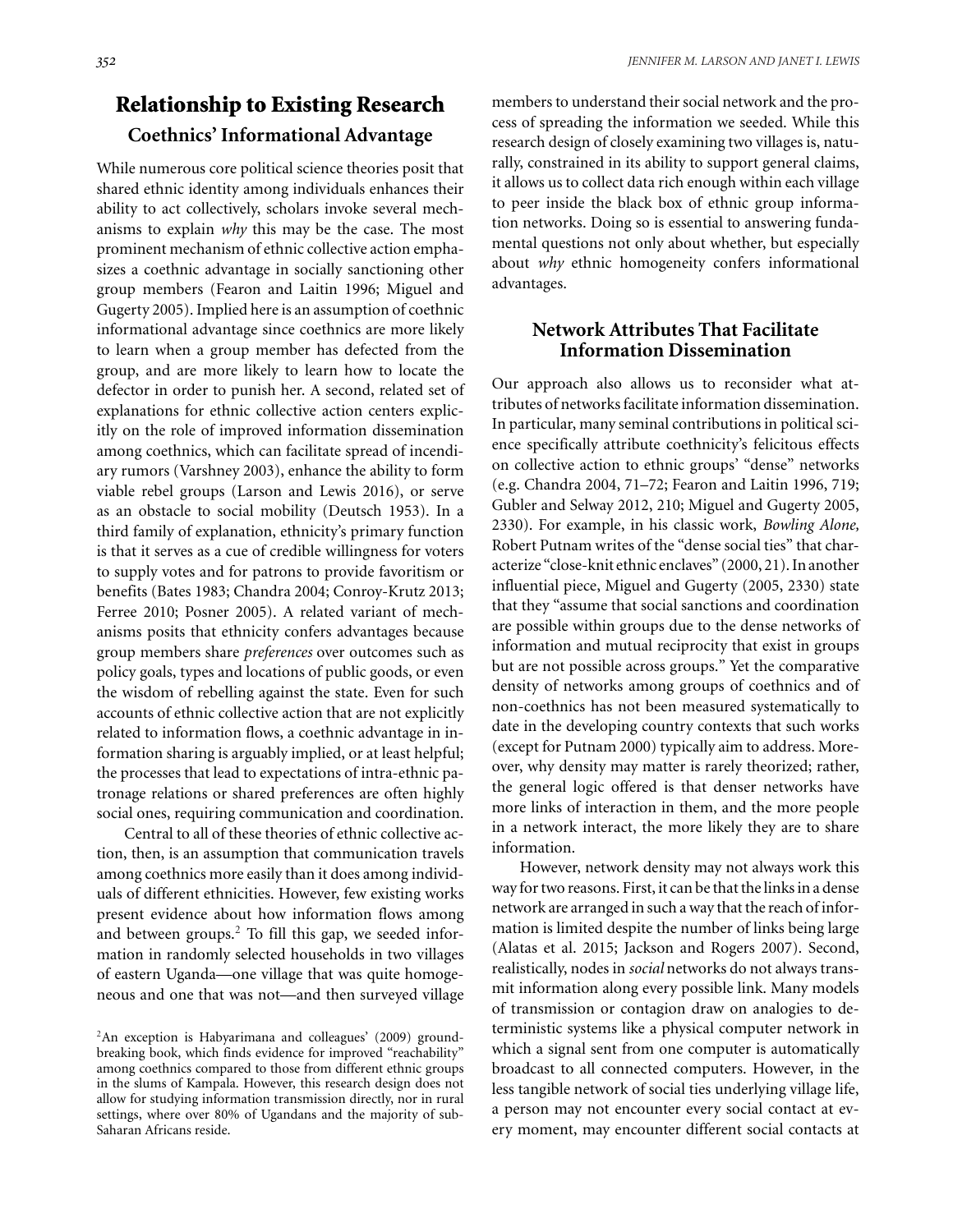different moments, and may differentially choose whether to share information during an encounter based on the nature of the tie. We argue that people in dense social networks may interact frequently, but some may lack sufficient trust or motivation to share information, especially somewhat sensitive news, in the same way with every social contact.

Our argument thus departs from Granovetter's classic argument about "the strength of weak ties" (Brown and Konrad 2001; Calvó-Armengol and Jackson 2004; Granovetter 1973), since we posit that certain types of "weaker," cross-ethnic ties inhibit information spread. This difference stems largely from the process of information spread we respectively envision; while the information process envisioned by Granovetter can be thought of as a demand-driven one through which potential receivers seek out information from their network—an unemployed person looking for information about employment opportunities, say—we instead focus on a supply-driven process. That is, our findings and theory apply to cases in which a person possesses brand-new information that others do not know exists, and the onus is on that person to choose with whom he shares it. Weak ties can in fact be weak conduits for new information in supply-driven processes like the one studied here.

#### **Measuring Networks in the Field**

This article also contributes to a growing literature in the social sciences that measures social networks in the field. Studies aiming to draw inferences at the level of the network face a sharp trade-off between the number of distinct networks measured and the resolution at which each network is measured.<sup>3</sup> Indeed, existing studies of a large number of networks tend to sample a small proportion of each network's nodes (Alatas et al. 2015; Baldassarri 2015; Banerjee et al. 2013; Jackson, Rodriguez-Barraquer, and Tan 2012).

While data sets containing a large number of networks permit comparisons of group-level outcomes with high statistical power, comparing network features becomes problematic due to the small sample of nodes. Because a network's nodes are systematically related to one another, small random samples of nodes do not necessarily reveal properties of the larger network in the same way that random samples of independent observations reveal features of the broader population from which they are drawn. Sparse samples of nodes, even when randomly drawn, introduce imprecision and often bias the measurement of network properties (Lee, Kim, and Jeong 2006).

We contribute a new approach, which allows for an unusual comparison of two detailed networks. Our design measures a small number of networks with a large sample of nodes: We sample someone in all households in two villages. Our approach selects the small number of networks in a way that maximizes the difference along one dimension—ethnic diversity—and holds constant as much as possible about other demographics and the intervention. This permits an unusually detailed paired comparison of two networks, allowing us to offer direct support for claims that information spreads better in ethnically homogeneous areas. Furthermore, by accompanying this study with theory—that identifies a mechanism by which the outcome would hold in general and of which we show the plausibility via simulations on this rich network data—this article identifies a promising agenda for future empirical research.

# **Measuring Information Flows in Rural Uganda**

# **Location**

We introduced novel information and measured its spread through social networks in two villages. The villages are located in the Teso region of Uganda, approximately 10 kilometers north of Soroti town: Abalang in Arapai Parish, and Mugana in Aloet Parish.<sup>4</sup> The two villages are approximately two kilometers apart at their closest points. They are demographically similar but differ in one key respect: Abalang is ethnically and linguistically homogeneous and Mugana is heterogeneous.

Both villages have approximately 1,400 residents, both are rural, and both are located in the same geographic region of Uganda. Mugana is a little wealthier, measured in terms of the quality of wall material in houses, and has more Catholic residents.<sup>5</sup> The starkest difference between the two villages is in ethnic composition:

<sup>&</sup>lt;sup>3</sup>For some research questions, coarse estimates of network properties or sparsely measured networks can suffice. This tends to be the case when the goal is to establish the existence (rather than the size or source) of peer effects or learning. When the research question has to do with network *structure*, more precise measures are needed.

<sup>&</sup>lt;sup>4</sup>The Teso region is policy-relevant as a post-conflict site: The region was home to a rebel group, the Uganda People's Army, which launched a rebellion against the Ugandan government from 1987 to 1992 in a village near Abalang. Fieldwork conducted by one of the authors reveals a relationship between the networks among civilians in the surrounding area and the rebels' success in becoming a viable threat to the government.

<sup>&</sup>lt;sup>5</sup>Abalang has more respondents with middle-quality wall materials and fewer with high-quality wall material, and it also has a smaller total proportion of Catholics. Because those who attended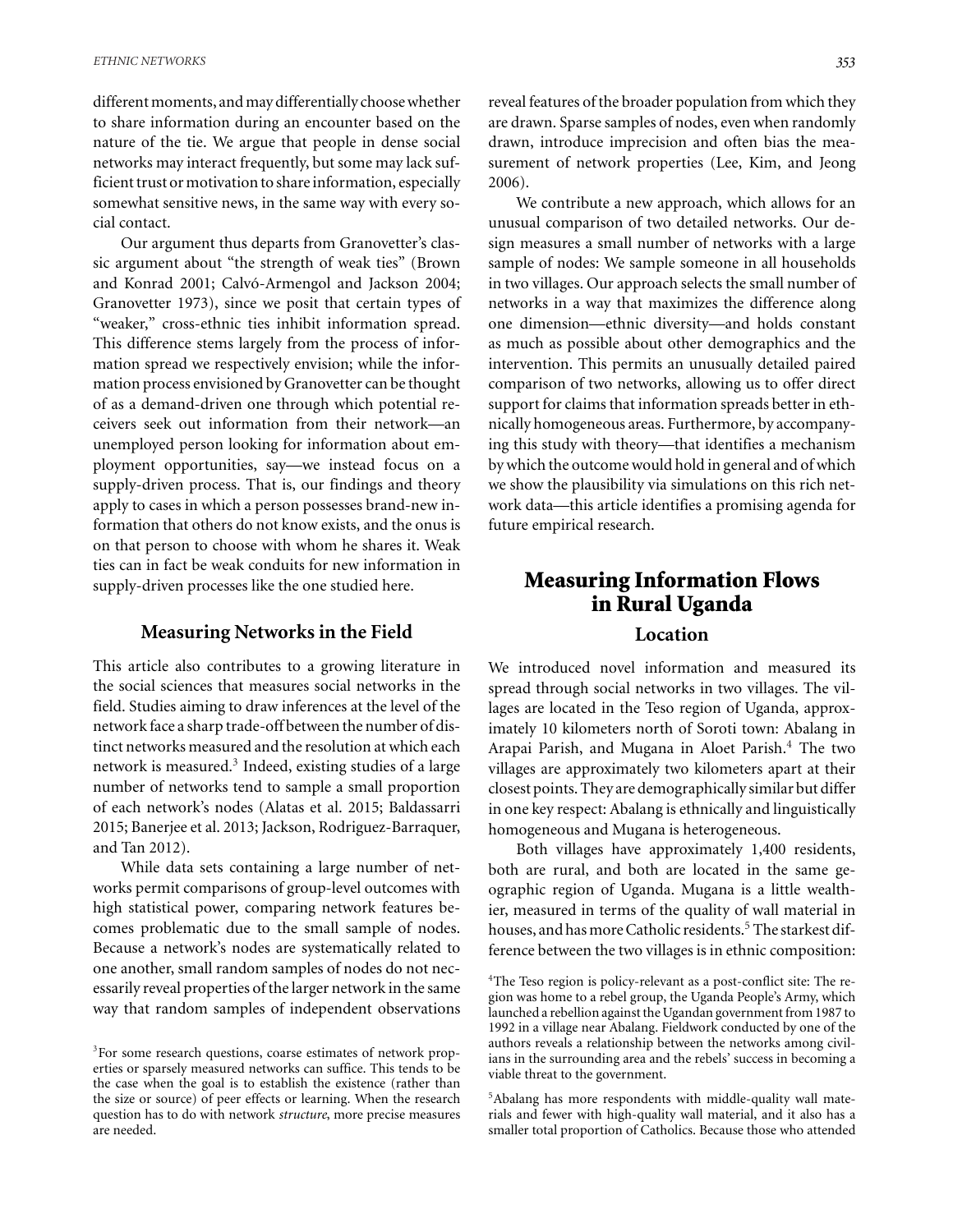|                   | (1)        | (2)        | (3)        | (4)         |
|-------------------|------------|------------|------------|-------------|
| Gender            | $1.044***$ | $1.175***$ | $0.900**$  | $0.995***$  |
|                   | (0.350)    | (0.363)    | (0.364)    | (0.375)     |
| Age               | 0.001      | 0.003      | 0.004      | 0.004       |
|                   | (0.010)    | (0.010)    | (0.011)    | (0.011)     |
| Educ              | 0.159      | 0.122      | 0.171      | 0.145       |
|                   | (0.115)    | (0.118)    | (0.119)    | (0.122)     |
| WallMat           | 0.218      | 0.238      | 0.245      | 0.266       |
|                   | (0.203)    | (0.202)    | (0.212)    | (0.214)     |
| Married           | 0.766      | 0.821      | 0.712      | 0.742       |
|                   | (0.471)    | (0.477)    | (0.491)    | (0.494)     |
| PartTime          | $-0.386$   | $-0.387$   | $-0.454$   | $-0.449$    |
|                   | (0.345)    | (0.348)    | (0.365)    | (0.367)     |
| FullTime          | $-0.918$   | $-0.738$   | $-0.983$   | $-0.841$    |
|                   | (0.526)    | (0.538)    | (0.540)    | (0.553)     |
| Anglican          | $-0.313$   | $-0.306$   | $-0.295$   | $-0.275$    |
|                   | (0.428)    | (0.431)    | (0.437)    | (0.441)     |
| Pentacostal       | 0.364      | 0.378      | 0.305      | 0.318       |
|                   | (0.405)    | (0.408)    | (0.427)    | (0.429)     |
| Degree            |            | 0.039      |            | 0.029       |
|                   |            | (0.024)    |            | (0.025)     |
| PHoodHear         |            |            | $1.599***$ | $1.572***$  |
|                   |            |            | (0.513)    | (0.516)     |
| Constant          | $-1.953$   | $-2.661**$ | $-2.987**$ | $-3.515***$ |
|                   | (1.078)    | (1.173)    | (1.218)    | (1.312)     |
| Observations      | 198        | 198        | 194        | 194         |
| Log Likelihood    | $-123.927$ | $-122.495$ | $-115.579$ | $-114.846$  |
| Akaike Inf. Crit. | 267.854    | 266.989    | 253.158    | 253.693     |

**TABLE 1 DV: Respondent Heard about the Event**

*Note*: Data are from the Abalang post-event survey.

∗∗p *<* .05, ∗∗∗p *<* .01.

Measured as ethnolinguistic fractionalization, Mugana, at .48, is much more ethnically diverse than Abalang, at .08. Measured another way, the size of the second largest ethnic group in Mugana is 36% of the population, and in Abalang it is only 4% of the population. Full demographic statistics for both villages can be found in Table 1 of the online supporting information.

Our village-level comparisons are bolstered by three details. First, Mugana and Abalang are similar in geography, size, age distribution, income distribution, employment status, technology adoption, clan structure, and religious attendance but differ starkly in ethnic composition. Second, the predominant ethnic group in Abalang is also the largest ethnic group in Mugana. Third, we performed the intervention at the same time in the two villages, implemented it identically, and measured networks in the same way in both.

#### **Intervention**

The intervention randomly seeded novel information in both villages. Specifically, we seeded information with 7 randomly chosen households in Abalang and 10 in Mugana.6 For each selected "seed" household, a Ugandan enumerator who was not from the village personally visited and shared the information that starting in three

the event from Abalang were not the poorest in Abalang, and because the proportion of Catholic attenders is indistinguishablefrom the proportion of Abalang that is Catholic, we feel confident these small differences do not explain the large differences in the reach of information or attendance.

<sup>&</sup>lt;sup>6</sup>We selected a larger number of seeds in Mugana due to its larger size. Information about our randomization design and the balance across each village's seeds can be found in Tables 2 and 3 in the supporting information.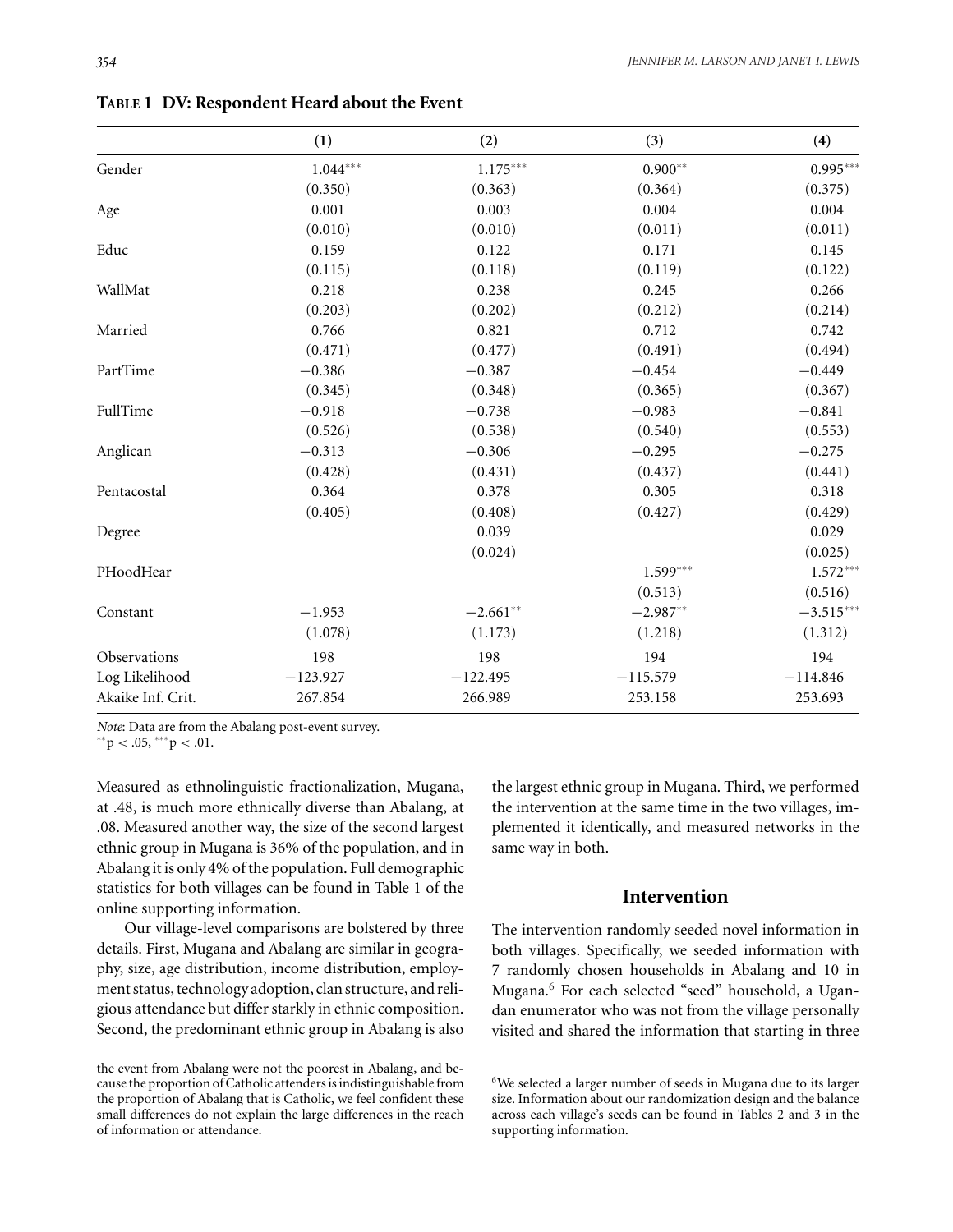days, an event will be held at which all adults who attend and take a survey will receive a large block of soap. A limitation of this intervention is that it cannot directly speak to the spread of highly sensitive information, as in a conflict setting; transmitting such information would risk causing harm to villagers. However, the novelty of this information, and the difficulty of verifying it, gave it a mysterious and somewhat sensitive quality. Based on pretesting and one of the author's extensive, daily, inperson debriefing with the enumeration team, villagers found the news surprising and unusual.<sup>7</sup> The information was seeded on the same day in both villages; seeding the 17 households took a full day. To mitigate against enumerator differences, the two enumerators each began in a different village, randomly determined, and switched villages halfway through the day. The seeds were told that they were welcome to tell others, were asked a few basic questions about their household, and were given a sheet of paper containing the same information they were told about the event. Enumerators left the village and stayed away for the next three days. On the fourth day, the survey event was held at a church between and equidistant from Abalang and Mugana.

A total of 145 individuals attended the event. Strikingly, only 2 of the 145 were from Mugana or elsewhere in Arapai Parish.8 In total, 135 were from Abalang or Aloet Parish, and 8 were from farther villages.<sup>9</sup> Respondents in attendance reported traveling between 2 and 180 minutes to reach the church, with a mean travel time of 51 minutes. The survey at the event collected information about demographics, networks, and learning about the event.

After the event, enumerators conducted surveys in both villages to collect information about demographics, networks, and knowledge of the event. Respondents who

<sup>8</sup>The difference in attendance is striking; however, in the supporting information, we show that the difference is not attributable to differences in access to the event, villagers' valuation of soap, conflicting events, interest in community events, clarity of information, or enumerator characteristics.We also show that the difference cannot be attributed to systematic differences in the selected seeds with respect to demographic characteristics, network position, or formal leadership roles.

<sup>9</sup>Attenders from Aloet Parish were mostly from Abalang, but also from the villages Central Aloet and Akum. In Arapai Parish, one attender was from Mugana and the other from Amoru. The farther villages included Ogoloi, Akaikai, and Gweri, which are on the far side of Abalang from Mugana.

said they knew about the event but did not attend were askedwhat attenders receivedin order to verify that theyin fact knew. The sampling procedure entailed first visiting all households within view of the seed households and inviting all adults to take the survey, and then visiting all other households in random order and inviting at least one adult to take the survey. In total, 226 individuals in Abalang and 237 in Mugana were surveyed in the postevent wave.

We leave analyzing event attendance for future work. Here, we focus on the spread of information about the event. The post-event survey reveals that news spread much more widely in Abalang, where it reached 62% of respondents, compared to Mugana, where it reached only 9% of respondents. In short, the same news seeded the same way about the same event at the same time spread much better in the homogeneous village.

#### **The Importance of Word-of-Mouth Networks**

Individuals in Abalang and Mugana were asked a battery of questions about their social lives in order to detect the networks along which information could spread in the two villages. Individuals were asked to name up to five people (for each category) whom they visit and with whom they discuss politics, discuss religion, spend time, share meals, share secrets, and speak on the phone. The exact text of the networks questions can be found in the supporting information. The "social network" is a directed network constructed from a union of these seven networks.<sup>10</sup> This design measures informal relationships of the form sometimes called "quotidian interactions" (see, e.g., Parkinson 2013), the kind of meaningful relationships that may generate opportunities to spread information in person via word of mouth.

The alternative communications technology in the two villages is cell phones. However, cell phone penetration is low. Only 24% of respondents in Abalang and 27% in Mugana have phones. Moreover, those who do have and use telephones use them largely to reach people outside the village.<sup>11</sup> Phones, when used, are primarily for long-distance communication and not for relaying

<sup>7</sup>Furthermore, pretesting indicated that the value of soap is roughly equal across Ugandan villages. Post-event surveys reveal that a bar of soap lasts a household on average 6.8 days in Abalang and 6.2 days in Mugana, and the difference is statistically insignificant. Soap is a desired item throughout rural Uganda, where most people are subsistence farmers and use soap to wash their clothes and dishes. One large bar of soap costs about 70 cents.

<sup>&</sup>lt;sup>10</sup>The analyses presented here use the union of the seven networks constructed as the closed network among respondents. The supporting information demonstrates robustness to the inclusion of ties to nonrespondents as well as the inclusion and exclusion of certain types of ties, and it considers the potentially different impact of each network.

<sup>&</sup>lt;sup>11</sup>When phone owners were asked to name up to five people whom they call, 72% of the names offered by respondents in Abalang and 65% in Mugana are of people outside the village.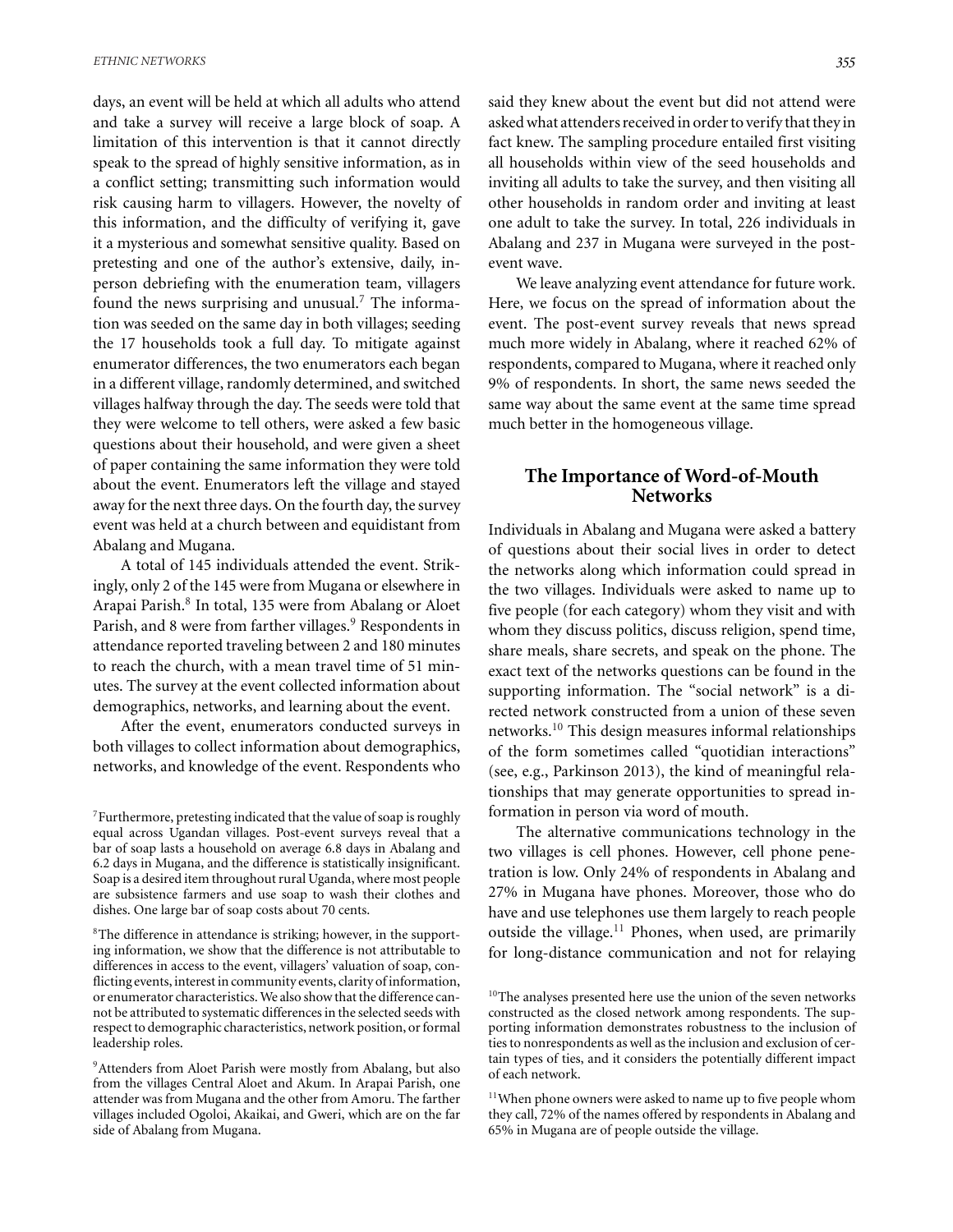

**FIGURE 1 Abalang (left) and Mugana (right) Social Networks, Visualized with Force-Directed Layout**

*Note*: Those who heard are shaded black; node size is proportional to degree.

day-to-day local news. Most tellingly, of the 269 individuals who said they were told about the event or who reported telling someone else about the event, exactly 0 reported hearing or passing the news along over the phone.12 Every respondent who learned the seeded information learned via word of mouth in a face-to-face interaction.

Our data affirm the role of networks in spreading news. Figure 1 combines the networks survey information with the outcome of the intervention to generate a visualization of the Abalang and Mugana social networks that highlights the nodes who heard about the event in each village. Quick inspection reveals two comparisons: First, there are many more links in Mugana's network, a comparison we substantiate below, and second, those who heard tend to be near each other in the network. The latter is the first hint that this network captures something relevant to the information-spreading process.

A logistic regression of hearing about the event on demographic and network features corroborates this. Table 1 reports the results of four specifications, with additional specifications that disaggregate tie type in the supporting information. $^{13}$ 

Specification (1) regresses hearing about the event on only demographic characteristics. The only significant predictor of hearing is being female, which is associated with being more likely to hear. Adding network features to the specification suggests that having network neighbors who heard is part of the explanation. Having a larger proportion of ties in the social network who have heard about the event (PHoodHear) is consistently and significantly associated with a greater likelihood of hearing about the event. While this is not a causal specification, it supports the search for a networks-based explanation and shows that the network is related to information spread, even after accounting for the demographic attributes of the respondents.

## **Social Networks in Abalang and Mugana**

The network measured in Mugana includes 234 respondents, whereas the one in Abalang includes 216; comparisons of network features must account for the different sizes. Table 2 presents an overview of the comparisons. Although both networks exhibit similar levels of reciprocated ties<sup>14</sup>—about 20% of the ties in both the network in Mugana is significantly denser, even after statistically controlling for the number of nodes (the procedure is described in Section 2.4 of the supporting information). We now turn to a deeper investigation of this difference.

<sup>&</sup>lt;sup>12</sup>Phone penetration among event attenders corroborates this— 24% of attenders have phones, exactly the same proportion as Abalang in general (where most attenders were from). If phones were used to spread the information and encourage attendance, we would expect a higher proportion of phone ownership among attenders than in the village as a whole.

<sup>&</sup>lt;sup>13</sup>As shown in the supporting information, network neighbors in the visiting others, sharing meals, and sharing secrets networks who have heard about the event are most predictive of hearing about the event, which is consistent with the trust explanation offered below.

<sup>&</sup>lt;sup>14</sup>The extent of reciprocated ties is often used as some indication of measurement error. The similar rate in both villages suggests that there is no systematic difference in measurement error between the two networks.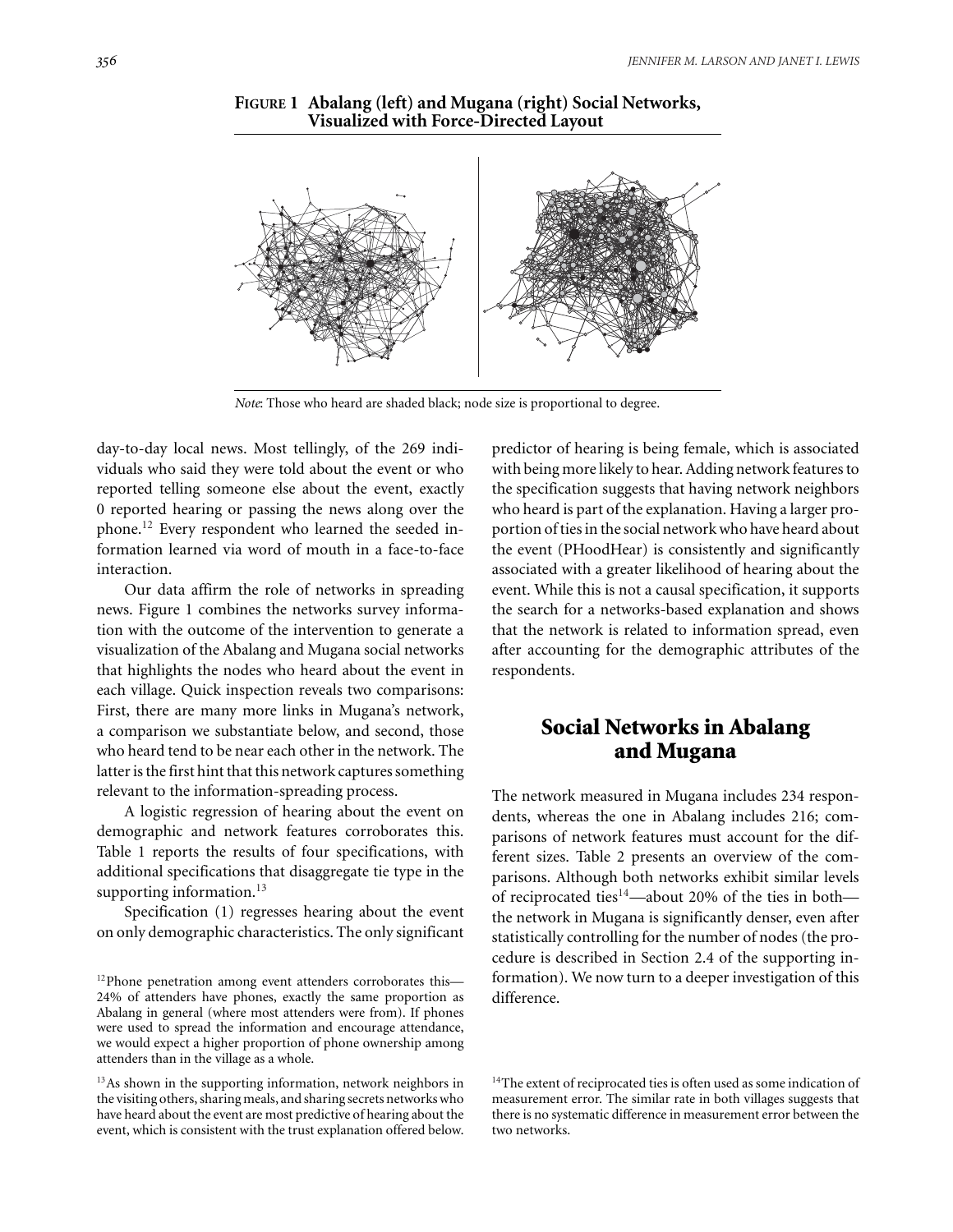|                    | <b>Networks within Villages</b> |               |  |  |
|--------------------|---------------------------------|---------------|--|--|
|                    | Abalang                         | <b>Mugana</b> |  |  |
| <b>Total Nodes</b> | 216                             | 234           |  |  |
| <b>Total Links</b> | 660                             | 965           |  |  |
| Reciprocal         | .20                             | .21           |  |  |
| Average Degree     | 6.1                             | 8.2           |  |  |
| Density            | .014                            | .018          |  |  |

#### **TABLE 2 Network Comparisons between Abalang and Mugana**

*Note*: Comparisons are made using the post-event surveys and closed networks such that only links among survey respondents are included (see Banerjee et al. 2013, and the discussion in the supporting information). Density in Mugana is statistically significantly larger, determined using a simulated comparison in which nodes were randomly removed from Mugana until it reached the size of Abalang; the supporting information describes the procedure in greater detail.  $p =$  probability of observing density as high in simulated Abalang as it is in Mugana.  $p < .001$ .

#### **Density**

Given conventional wisdom about dense networks within ethnic groups and in light of the outcome that news spread poorly in the ethnically heterogeneous village, the most surprising difference between the two villages' networks is that Mugana's network is denser than Abalang's. In fact, Mugana's network is denser in every sensible meaning of *dense*.

In the strict network sense, a network's density is the ratio of links to the total number of links that could possibly be present among a set of nodes. By this measure, Mugana is denser: .018 compared to .014, a difference that is robust to the difference in size between the two networks and is substantively large.<sup>15</sup> It follows that the total number of links present in Mugana's social network is greater and that the average number of links per person is greater. The difference even holds when we break apart the aggregate: Individuals in Mugana listed a greater total number of people in response to the seven social networks questions (17 names vs. 14 in Abalang), with a similar unique proportion (.76 vs. .74 in Abalang). By the strict network definition or a more colloquial one, Mugana's social network is denser than Abalang's.

This relationship holds even at a lower level of resolution: The networks among only coethnics—the "ethnic networks"—within the heterogeneous village are denser than the ethnic network in the homogeneous village, even when controlling for size. Table 3 breaks down the network statistics by ethnicity in both villages and helps unpack the source of greater density. The network density among only the Iteso in Abalang is .015, whereas the network density among only the Iteso and among only the Kumam in Mugana is .021 and .029, respectively. Thus, both ethnic groups in Mugana are more densely connected among coethnics than the ethnic group in Abalang is connected among coethnics. This is true even when controlling for the size of the groups: If Abalang's ethnic network had as few nodes as Mugana's ethnic networks, it would still not be as dense.

In addition to the greater intra-ethnic density, Mugana also exhibits an abundance of interethnic ties. Over a third of social connections in Mugana are between non-coethnics. For comparison, if individuals formed social ties strictly at random without any coethnic preference in Mugana, the expected proportion of cross-ethnic ties would be .48. The observed proportion of crossethnic ties, .39, is inconsistent with a purely random formation of ties blind to ethnicity, but it is also inconsistent with a strict preference for coethnic ties; in fact, the value is closer to random formation than perfect coethnic separation.<sup>16</sup>

Figure 2 shows a visualization of the Mugana network, this time arranged so that all of the Iteso nodes are displayed on the left and all of the Kumam nodes are on the right. The horizontal lines show the extent of interethnic social relationships. This figure starkly shows just how prevalent cross-group ties are in Mugana's social network.

#### **Summary of Observed Network Differences**

The villages of Abalang and Mugana are similar in all measured demographic characteristics except for ethnic composition: Abalang is ethnically homogeneous and Mugana is more ethnically diverse. Despite the greater diversity, the social network in Mugana is substantially denser than the social network in Abalang. This is true in terms of

<sup>15</sup>The total number of possible directed links among a set of *n* nodes is  $n(n-1)$ : There are 46,440 links possible in Abalang's network and 54,522 links possible in Mugana's network. Given these denominators, a difference in density of .004 is large. The magnitude is easier to interpret in terms of average degree. This difference in density translates to each individual having on average 38% more social ties in Mugana than in Abalang. Since the number of nodes is larger in Mugana, attaining a high density is even more demanding. Section 4 of the supporting information presents further evidence of the robustness of the density comparison as well as differences in density by network type.

<sup>&</sup>lt;sup>16</sup> Section 3 of the supporting information shows that the observed proportion of interethnic ties, .39, would fall within 95% of the sampling distribution of tie formation processes in which the probability of a coethnic tie falls within the range of [*.*58*, .*64]. Any higher probability of coethnic ties would make an observed proportion of non-coethnic ties of .39 statistically improbable.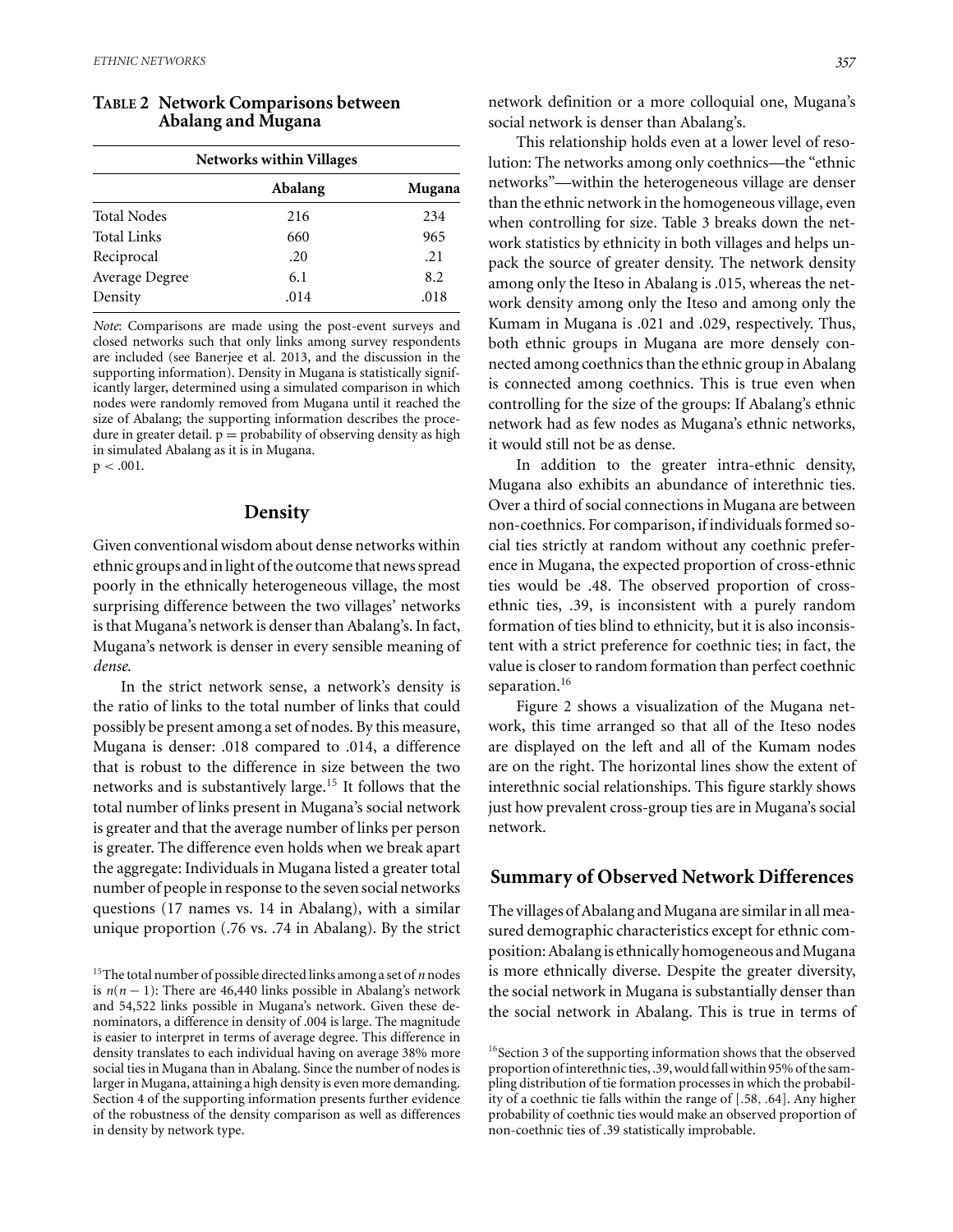| <b>Ethnic Networks</b> |                                                                                                                         |              |              |        |  |
|------------------------|-------------------------------------------------------------------------------------------------------------------------|--------------|--------------|--------|--|
|                        | Abalang                                                                                                                 |              |              | Mugana |  |
| Village Networks       | Node Count                                                                                                              | 216          | 234          |        |  |
|                        | Link Count                                                                                                              | 660          | 965          |        |  |
|                        | Density                                                                                                                 | .014         | .018         |        |  |
|                        |                                                                                                                         | <b>Iteso</b> | <b>Iteso</b> | Kumam  |  |
| Ethnic Networks        | Node Count                                                                                                              | 203          | 144          | 76     |  |
|                        | Link Count                                                                                                              | 615          | 423          | 164    |  |
|                        | Density                                                                                                                 | .015         | .021         | .029   |  |
|                        | Cross-Group Tie Count                                                                                                   |              |              | 374    |  |
|                        | Cross-Group Tie Prop.                                                                                                   |              |              | .39    |  |
|                        | Average Coethnic Degree                                                                                                 | 6            | 5            |        |  |
|                        | Avg. Non-coethnic Degree                                                                                                | $\cdot$      | 3.2          |        |  |
| Normalized Comps       | Abalang Iteso Density < Mugana Iteso Density, $p < .001$ .<br>Abalang Iteso Density < Mugana Kumam Density, $p = .01$ . |              |              |        |  |

#### **TABLE 3 Comparison of Whole Village Networks and the Networks among Coethnics within Villages**

*Note*: Normalized comparisons are the result of simulations in which nodes are removed from Abalang at random to match the size of the smaller ethnic network to which it is compared; p is the proportion of simulations in which the density in the simulated shrunken Abalang is larger than the comparison network's density. The Kumam comparison is relatively less significant despite the larger absolute difference because Kumam is a much smaller network; if Abalang were that small, by chance its density would be that high 1 in 100 times.

#### **FIGURE 2 Mugana's Network with the Iteso Tribe (left) and Kumam (right)**



*Note*: In all, 39% of social ties are between non-coethnics.

network density, total number of links, total number of links per capita, total number of other individuals listed in answer to network questions, and total number of distinct individuals listed in answer to network questions. Additionally, the two ethnic subnetworks within Mugana (among the Iteso and among the Kumam) are themselves denser than the ethnic network within Abalang (among the Iteso). Cross-ethnic ties are abundant in Mugana.

The outcome of the intervention is consistent with existing theory—news spread less well in the heterogeneous area. The mechanism, however, is not. Contrary to

the expected story that news would spread well in the homogeneous village *because the social networks are denser*, news in fact spread well in the homogeneous village *despite the social network being less dense*.

To help sort out idiosyncrasy from regularity, and to offer predictions for future investigations with a larger number of networks, we turn in the next section to a theory of information spread and a theory of network formation. Through the first, we show that the greater density in heterogeneous societies is not necessarily favorable to the spread of information. Through the second, we show there is a wide range of plausible conditions under which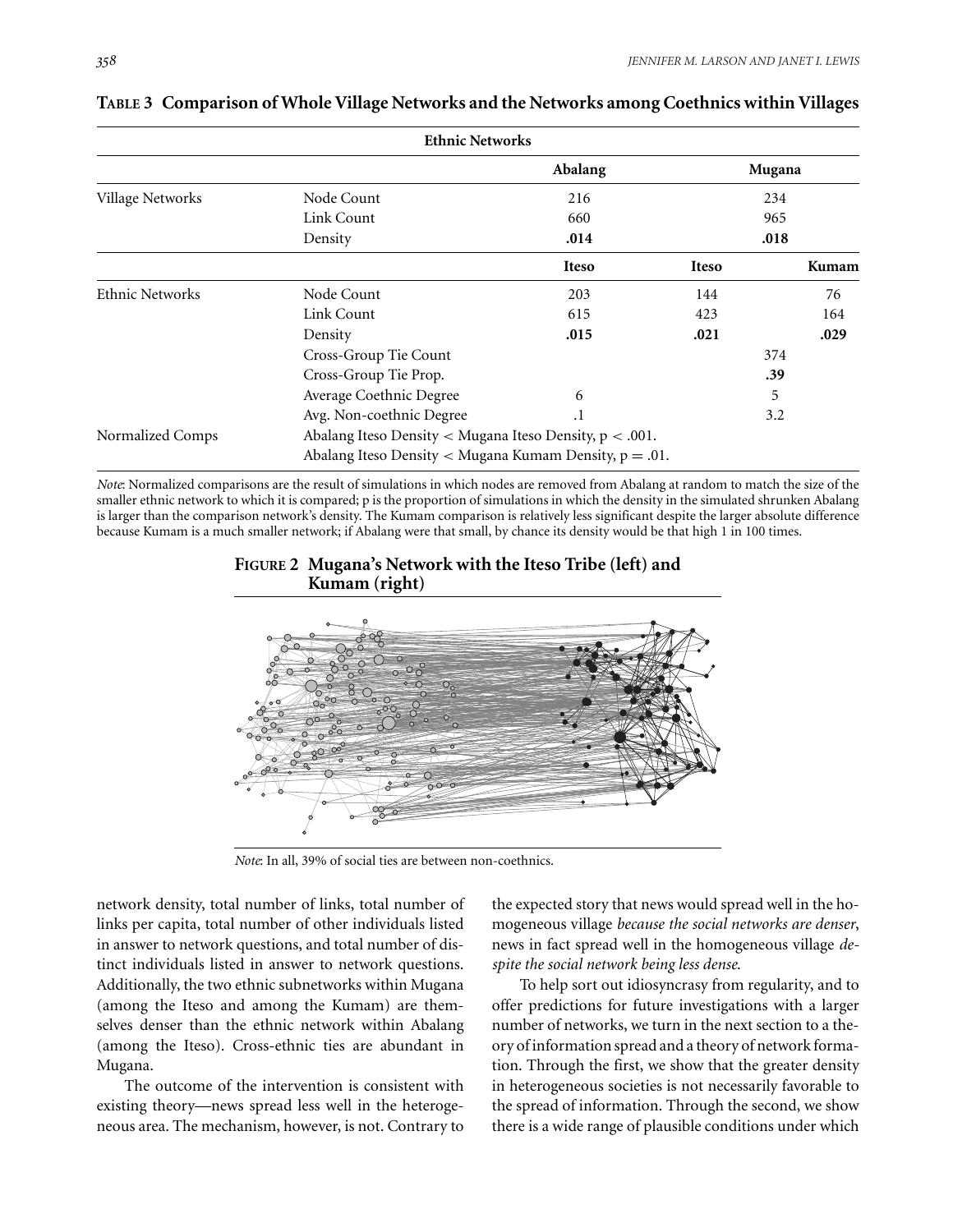heterogeneous societies would in fact be expected to have denser social networks.

# **Barriers to Information Spread**

In this section, we outline the logic for why a network may be denser but be substantially worse at spreading information. The logic relies on variance in willingness to spread news along certain social ties. A social network determines the set of people with whom one may have the opportunity to share information. However, the social network neither guarantees that every opportunity is realized—some days one may encounter few of one's social contacts—nor does it guarantee that a person is equally willing to share information with every social tie, even given an opportunity.

In light of this characterization, we consider a model of information spread in which individuals only have a limited number of opportunities to share information at any moment, and which allows an individual's willingness to share information to vary by tie. Here we conceptualize this willingness as trust, given the growing body of evidence suggesting higher levels of trust at the local level among coethnics in sub-Saharan Africa than that between non-coethnics (see especially Robinson 2015, 2016). Section 7 of the supporting information presents evidence from the Afrobarometer survey corroborating the existence of these trust differentials. In the model, when an individual happens to encounter a coethnic, she is more likely to share information than when she happens to encounter a non-coethnic.

We simulate this process on the observed networks in Abalang and Mugana using observed ethnicity of the nodes to show how differences in trust can inhibit the spread of information. Before discussing the model and simulation results, we first present suggestive evidence that a process like the one described may have been at play in the two villages.

First, we unpack the role of the proportion of one's network neighborhood that hears about the event (PHoodHear) in the specifications of Table 1 by looking at the subset of ties to others who have heard that are the same as the respondent in terms of tribe, clan, the union of one's and one's spouse's clan, and religion. Table 4 shows that the proportion of one's network neighbors who have heard and are the same tribe (PHoodTribeHear) is a stronger predictor of hearing than any other characteristic of one's neighbors who have heard. If a large proportion of a respondent's social ties is the same tribe and has heard about the event, the respondent is more likely to have heard about the event.

Furthermore, we can consider the subset of respondents who heard the news and ask what makes them more likely to pass that news along. Table 5 shows that having a higher level of education consistently predicts a greater likelihood of spreading news, and even when controlling for the extent to which one spends a typical week with members of the same clan and the same religion, having a higher proportion of one's social contacts as members of the same tribe (PHoodTribe) is a strong predictor of passing the news along to someone.

In short, the data suggest that those who had more opportunities to encounter a coethnic were more likely to spread the information conditional on hearing it.

#### **Simulated Information Spread**

We consider a discrete-time opportunity model of information spread in which an agent who knows information may pass it along when given the opportunity. Ex ante, agents have a type  $\tau \in \{A, B\}$  and are arranged in a social network  $g$ . In  $t = 0$ , one randomly chosen individual, the "seed," is endowed with some information. In  $t = 1$ , the seed encounters a randomly selected subset of size *x* of his neighbors in the social network. The seed passes the information in each of the *x* opportunities probabilistically: For each neighbor he encounters, he passes the information along with probability  $p_{same}$ if the neighbor is his same type, *pdif* if a different type, with  $0 \le p_{same} \le 1$  and  $0 \le p_{dif} \le 1$ . In  $t = 2$ , the seed's network neighbors who received the information in  $t = 1$ each encounter *x* of their neighbors at random and pass the information in the same way, and so on in subsequent periods.

This type of information-spreading process captures a scenario in which individuals encounter some, but not necessarily all, of their social contacts on any given day. The reason for the encounters may have nothing to do with passing along information: In a day, someone may need to speak with a teacher, visit the market, and have a meal with her friend. These encounters present opportunities to talk about news of the day. A person may tell everyone she encounters, or she may be hesitant to share in some encounters.

In the simulations, we consider the consequences of a gap between  $p_{same}$  and  $p_{dif}$  for the extent and rate of information spread. For simplicity, we set  $p_{same} = 1$  so that anytime someone has the opportunity to tell someone else of the same type, he does so. The *pdif* term will vary between 1, the instance in which information transmits perfectly to individuals of a different type who are encountered, and 0, the instance in which no information spreads between people of different types even when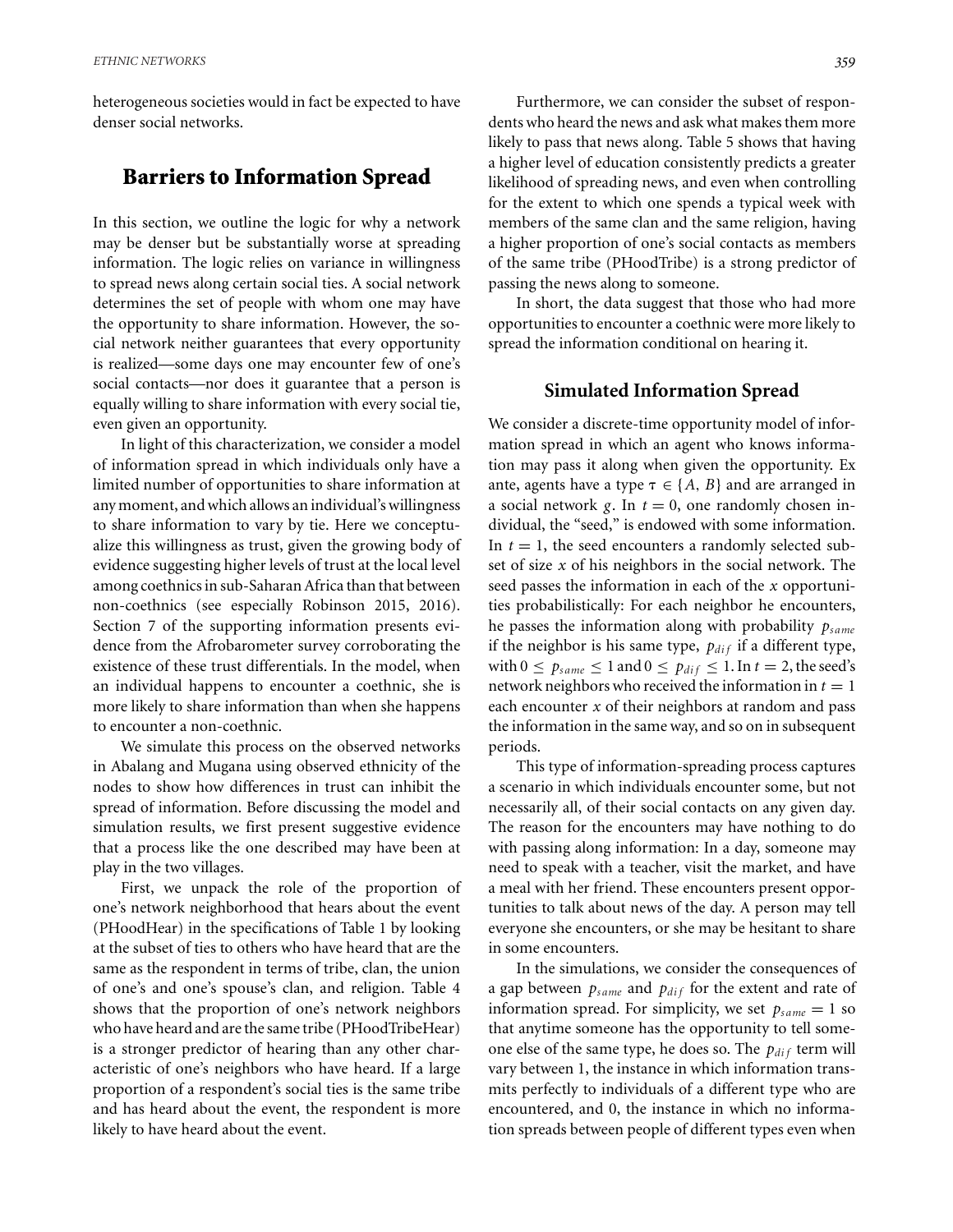|                    | (1)        | (2)         | (3)        | (4)        | (5)        |
|--------------------|------------|-------------|------------|------------|------------|
| Gender             | $1.175***$ | $1.044***$  | $1.155***$ | $1.166***$ | $1.113***$ |
|                    | (0.363)    | (0.374)     | (0.367)    | (0.369)    | (0.371)    |
| Age                | 0.003      | 0.005       | 0.002      | 0.002      | 0.005      |
|                    | (0.010)    | (0.011)     | (0.011)    | (0.011)    | (0.011)    |
| Educ               | 0.122      | 0.179       | 0.111      | 0.126      | 0.150      |
|                    | (0.118)    | (0.124)     | (0.119)    | (0.120)    | (0.122)    |
| WallMat            | 0.238      | 0.255       | 0.238      | 0.260      | 0.257      |
|                    | (0.202)    | (0.211)     | (0.202)    | (0.203)    | (0.207)    |
| Married            | 0.821      | 0.765       | 0.825      | 0.817      | 0.828      |
|                    | (0.477)    | (0.495)     | (0.481)    | (0.484)    | (0.492)    |
| PartTime           | $-0.387$   | $-0.342$    | $-0.362$   | $-0.336$   | $-0.417$   |
|                    | (0.348)    | (0.366)     | (0.358)    | (0.359)    | (0.360)    |
| FullTime           | $-0.738$   | $-0.733$    | $-0.735$   | $-0.770$   | $-0.872$   |
|                    | (0.538)    | (0.552)     | (0.541)    | (0.541)    | (0.548)    |
| Anglican           | $-0.306$   | $-0.164$    | $-0.288$   | $-0.216$   | $-0.037$   |
|                    | (0.431)    | (0.446)     | (0.437)    | (0.443)    | (0.456)    |
| Pentacostal        | 0.378      | 0.278       | 0.310      | 0.381      | 0.515      |
|                    | (0.408)    | (0.430)     | (0.414)    | (0.418)    | (0.427)    |
| Degree             | 0.039      | 0.027       | 0.033      | 0.033      | 0.033      |
|                    | (0.024)    | (0.025)     | (0.024)    | (0.025)    | (0.024)    |
| PHoodTribeHear     |            | $1.497***$  |            |            |            |
|                    |            | (0.486)     |            |            |            |
| PHoodClanHear      |            |             | 0.795      |            |            |
|                    |            |             | (0.624)    |            |            |
| PHoodUnionClanHear |            |             |            | 0.932      |            |
|                    |            |             |            | (0.551)    |            |
| PHoodReligHear     |            |             |            |            | $1.215***$ |
|                    |            |             |            |            | (0.533)    |
| Constant           | $-2.661**$ | $-3.584***$ | $-2.608**$ | $-2.838**$ | $-3.266**$ |
|                    | (1.173)    | (1.313)     | (1.194)    | (1.220)    | (1.273)    |
| Observations       | 198        | 194         | 194        | 194        | 194        |
| Log Likelihood     | $-122.495$ | $-114.746$  | $-118.897$ | $-118.249$ | $-117.030$ |
| Akaike Inf. Crit.  | 266.989    | 253.491     | 261.795    | 260.498    | 258.059    |

**TABLE 4 DV: Respondent Heard about the Event**

*Note*: Data are from the Abalang post-event survey.

∗∗p *<* .05, ∗∗∗p *<* .01.

presented with an opportunity. The figures label the level of distrust, where  $distrust := p_{same} - p_{dif}.^{17}$ 

Figure 3 shows the result of the above information process on the observed Abalang and Mugana social

<sup>17</sup>Although a natural interpretation is trust, the simulations are agnostic about the interpretation of  $p_{dif}$ . Instead,  $p_{dif} < 1$  could represent understanding, that perhaps an attempt is always made to share information across types when given the opportunity, but sometimes due to differences in language or experience, the message becomes garbled and the intended recipient does not learn the information. Additionally,  $p_{dif}$  could indicate credibility on the receiving end—a potential recipient of information may find it less credible when its source is a different type.

networks with types represented as ethnicities, Iteso and Kumam. Each plot shows the outcome of simulated information spread for a different value of distrust with *x* set to  $2^{18}$ . The vertical axis shows the proportion of the village that has heard the news by each time step on the horizontal axis. The curves display the average over

<sup>18</sup>In Abalang, the average ratio of the number of people a respondent said she told to the total number of unique social contacts she listed is about 1:3. Consequently, we set the value of *x* to be 2, which is one-third of respondents' average number of social contacts in the networks on which the simulations are performed. See Section 6.2 of the supporting information for additional detail.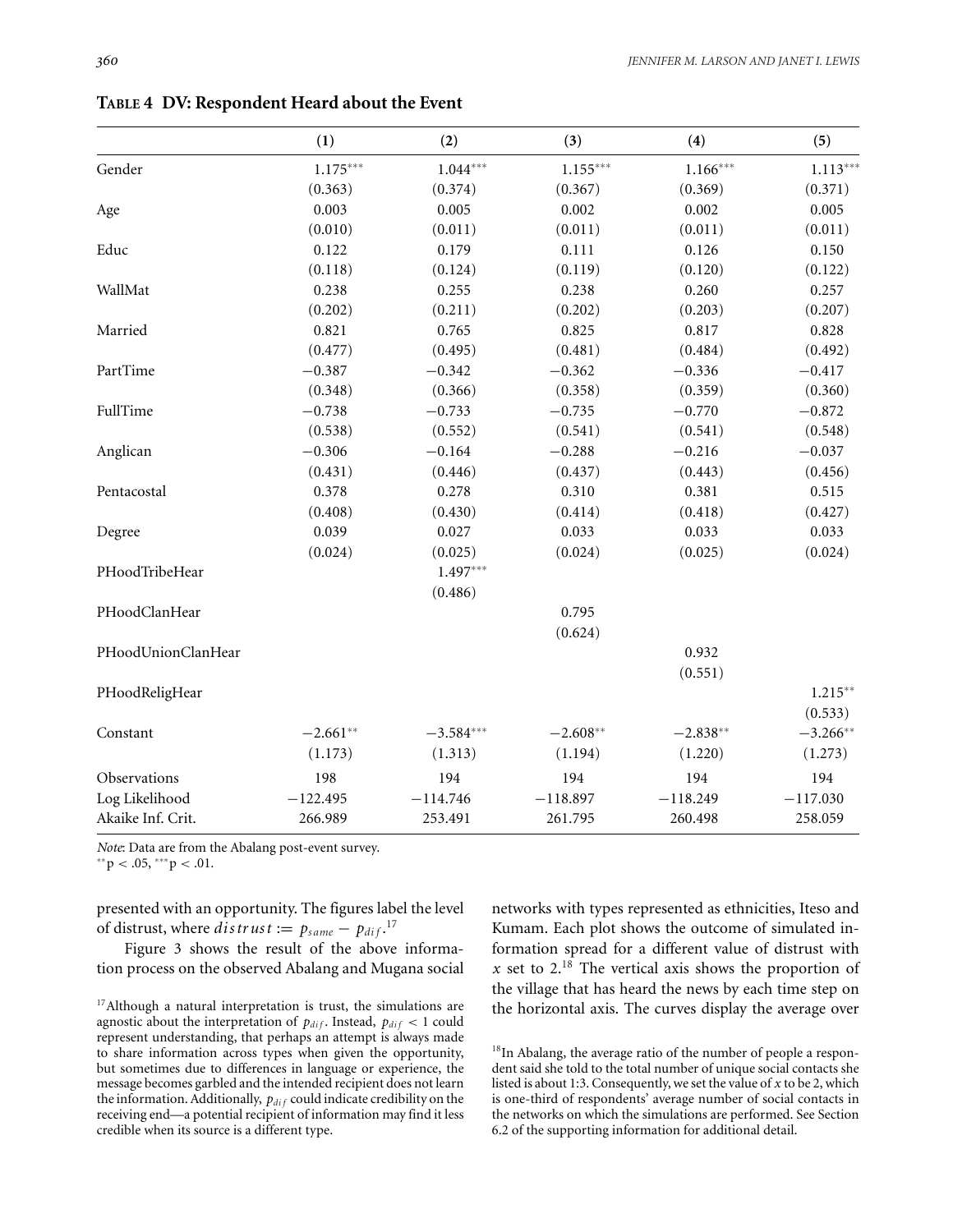|                      | (1)        | (2)         | (3)       | (4)       | (5)       |
|----------------------|------------|-------------|-----------|-----------|-----------|
| Demographic Controls | insig      | insig       | insig     | insig     | insig     |
| Educ                 | $0.542***$ | $0.637***$  | $0.514**$ | $0.511**$ | $0.482**$ |
|                      | (0.210)    | (0.230)     | (0.216)   | (0.215)   | (0.215)   |
| VisitOth             | 0.438      | 0.192       | 0.254     | 0.292     | 0.318     |
|                      | (0.322)    | (0.342)     | (0.339)   | (0.342)   | (0.338)   |
| ClanWeek             | 0.202      | 0.126       | 0.105     | 0.193     | 0.203     |
|                      | (0.253)    | (0.263)     | (0.273)   | (0.270)   | (0.258)   |
| ReligWeek            | 0.102      | 0.056       | 0.018     | 0.108     | 0.142     |
|                      | (0.294)    | (0.301)     | (0.309)   | (0.297)   | (0.297)   |
| Degree               |            | 0.049       | 0.048     | 0.047     | 0.045     |
|                      |            | (0.034)     | (0.032)   | (0.032)   | (0.032)   |
| PHoodTribe           |            | 2.868**     |           |           |           |
|                      |            | (1.396)     |           |           |           |
| PHoodClan            |            |             | 0.924     |           |           |
|                      |            |             | (0.748)   |           |           |
| PHoodUnionClan       |            |             |           | 0.092     |           |
|                      |            |             |           | (0.615)   |           |
| PHoodRelig           |            |             |           |           | $-0.717$  |
|                      |            |             |           |           | (0.682)   |
| Constant             | $-3.288$   | $-6.822***$ | $-3.591$  | $-3.863$  | $-3.244$  |
|                      | (2.065)    | (2.615)     | (2.164)   | (2.127)   | (2.202)   |
| Observations         | 115        | 115         | 115       | 115       | 115       |
| Log Likelihood       | $-66.451$  | $-62.846$   | $-64.581$ | $-65.353$ | $-64.807$ |
| Akaike Inf. Crit.    | 158.903    | 155.691     | 159.161   | 160.707   | 159.613   |

**TABLE 5 DV: Passing News of the Event Along to Another**

*Note*: Data are from the Abalang post-event survey, using the subset of respondents who heard about the event. ∗∗p *<* .05, ∗∗∗p *<* .01.

the simulations, with the rug plot at each time step displayed verticallyfor each village. On average, news spreads less rapidly in Mugana when  $p_{dif}$  decreases by even a small amount relative to  $p_{same}$  (i.e., when distrust increases), and the difference in the reach of information between the two villages is increasing in distrust of noncoethnics.

The direction of this result is straightforward: In Abalang, since nearly everyone is the same type, even large reductions in  $p_{dif}$  do little to impede the spread of information. Most opportunities to spread information are encounters with people to whom information flows without hesitation. In heterogeneous Mugana, on the other hand, the more hesitation to share with a different type (the smaller  $p_{dif}$ ), the slower information reaches many others in the community.

Perhaps more surprising is the magnitude of the result. At the extreme, when  $distrust = 1$ , after 14 time steps, only about 20% of Mugana would know on average (even though nearly everyone would have known if  $distrust = 0$ ). When  $distrust = .6$ , an empirically

plausible value, $19$  the average difference in information reach is large: In expectation, when over 80% of Abalang has heard, well under half of Mugana has heard. Because information spread has an exponential character—each person can tell *x* others, who can each tell *x* others in the next time period, and so on—an unwillingness to pass news to the other type has substantial consequences for the process of informing the village. Section 4 of the supporting information shows that the difference between the two villages persists even when certain tie types are excluded.

Finally, the range of the rug plots in Figure 3 highlights the importance of the choice of seed in heterogeneous villages. As distrust increases, a much larger set of individuals will be seeds from whom information fails to spread widely.

<sup>19</sup>While it is difficult to measure  $p_{dif}$  accurately, 2005 Afrobarometer survey responses about trust of coethnics versus those from different ethnic groups enable us to back out a speculative empirical estimate for rural Uganda of  $p_{dif} = .44$  and  $distrust = .56$ ; see Section 7 of the supporting information for detail.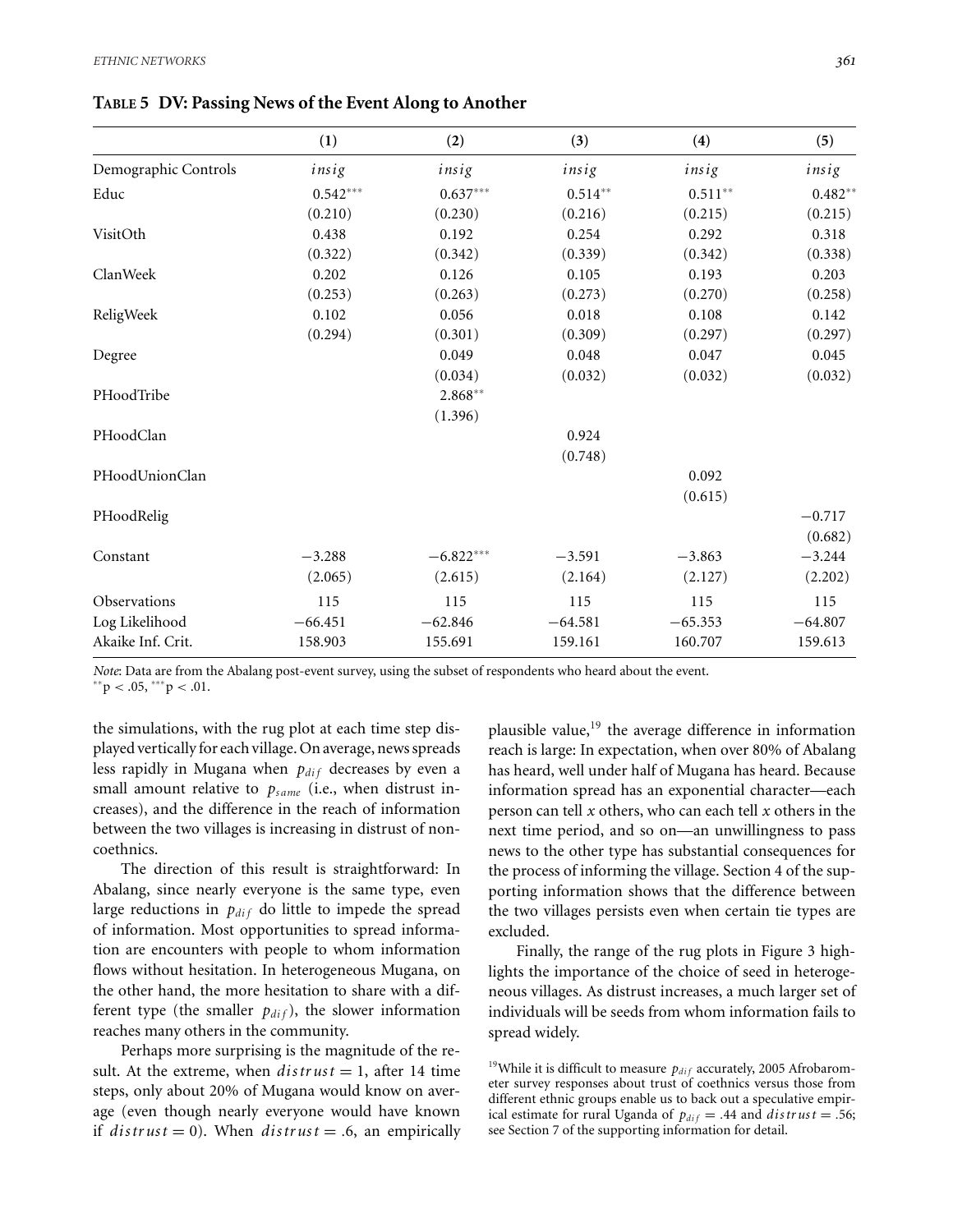

**FIGURE 3 Proportion of Individuals in Abalang and Mugana Who Have Received News**

*Note*: The figure displays the proportion of individuals who have received the news after a certain number of time steps in the simulated information spread with *x* set to 2 and *distr ust* set to {0*, .*2*, .*4*, .*6*, .*8*,* 1}. The rug plot for each set of simulations is displayed vertically.

In heterogeneous groups, even small barriers to sharing information across ethnic lines compound into large differences in the reach of information. Counterintuitively, dense ties can impede information spread—if those ties are among non-coethnics. If opportunities to spread news to a non-coethnic actually result in the news being shared less often than opportunities to spread news to a coethnic, then the more social ties one has to noncoethnics, all else equal, the greater the chance that an opportunity will fail to spread news. Hence, density in this environment can be counterproductive to information spread since ties to the less trusted crowd out other ties along which information passes more freely.

#### **Forming Dense Networks in Heterogeneous Areas**

The last section presented the logic for why denser networks that contain a large proportion of cross-ethnic ties may be worse for information spread than sparser networks. Why, then, would heterogeneous areas have dense networks that feature cross-group ties?We present a simple network formation model in full in Section 8 of the supporting information, which shows that in the presence of social or economic specialization across ethnic groups, heterogeneous areas would likely form such networks. The intuition is as follows.

Suppose villagers have a type (e.g., ethnicity) and that villagers form social ties in order to fill certain social or economic roles. Suppose also that any villager prefers to fill a role with a same-type tie if possible, but at a minimum, she needs to fill every role and she needs some number of social ties to be at least minimally satisfied. If all villagers are the same type, the optimal bundle of social ties for everyone will trivially be all same-type ties. If instead villagers are different types, the optimal bundle depends on who is available to serve in the needed social or economic roles. If ethnic groups are fully unspecialized, so that for any role there are possible social ties that could fill it in either ethnic group, then the optimal bundle of ties contains no cross-type ties. The more the ethnic groups are specialized, the more the optimal bundle contains cross-group ties, and the larger the optimal bundle of ties is. In short, individuals in ethnically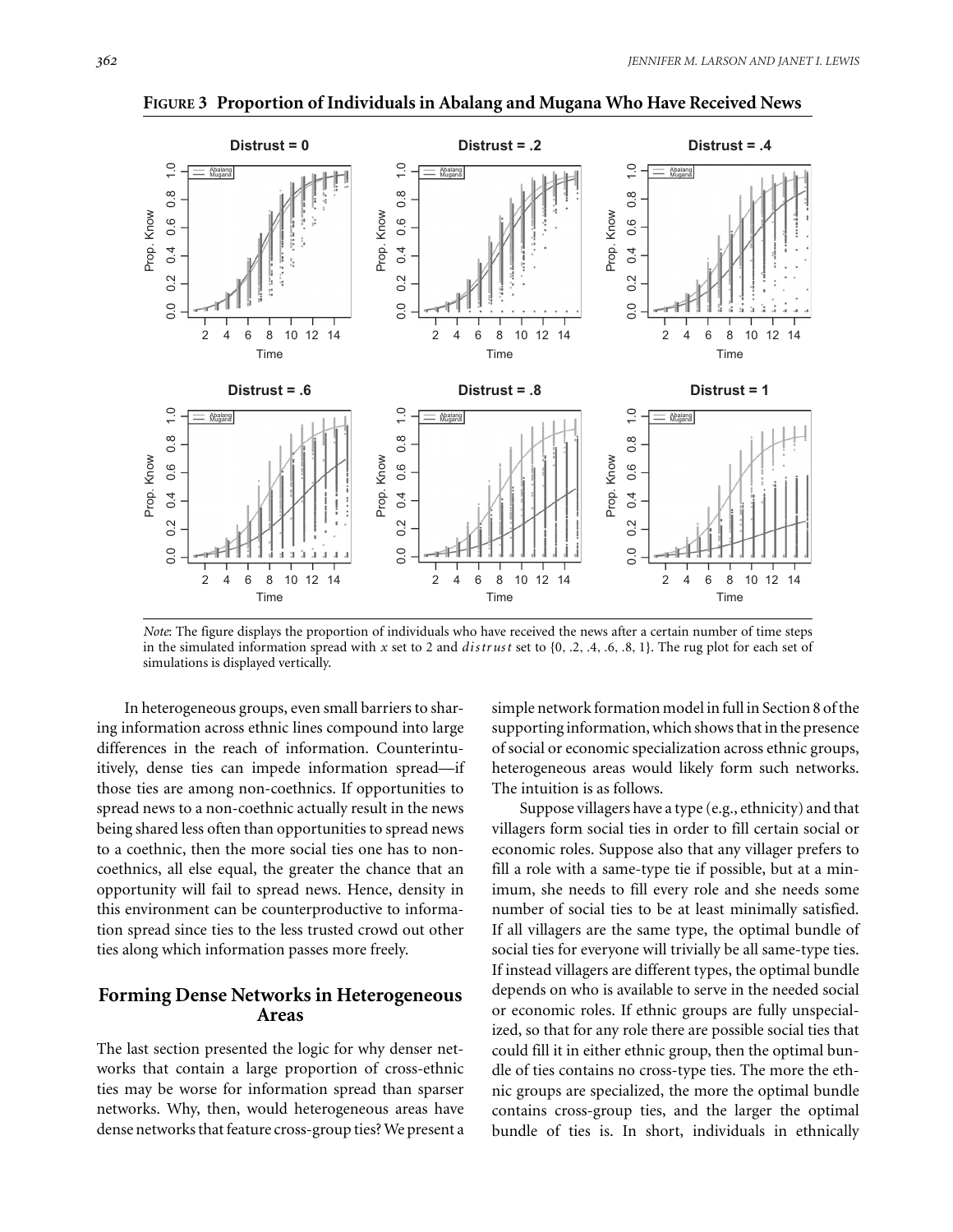homogeneous areas form fewer social ties, and individuals in ethnically heterogeneous areas form more social ties so long as ethnic groups have some positive level of specialization; the greater the specialization of roles, the more of these are likely to be cross-group ties.

Scholars of developing countries in general (Horowitz 1985, 108–13) and Africa in particular (e.g., Bates 2000) have noted a common tendency of ethnic division of labor. Recent econometric work has also found evidence for this observation (Michalopoulos 2012). While our data cannot speak directly to specialization in Abalang and Mugana, the supporting information contains indirect evidence, including a high incidence of cross-ethnic ties in Mugana in each of the seven measured networks (Section 4), and some evidence of specialization by occupation (Section 8).

### **Conclusion**

Through a field experiment in two villages of eastern Uganda, this article has sought to bring rich evidence to bear on foundational assumptions about ethnicity's role in information spread. By selecting similar villages and introducing information to randomly selected sources in each, we have documented the wider reach of information in the ethnically homogeneous village compared to the ethnically heterogeneous village. A virtue of the design is that although the information was new, its spread was natural—individuals were left to transmit information in whatever way they typically would through their natural environment. Similar news introduced in similar ways in similar villages had much greater reach in the homogeneous village.

Moreover, we have shown that on every measure, the network of in-person interactions, or "social network," in the heterogeneous village is in fact denser than the social network in the homogeneous village. This suggests that in this pair of villages, news spread more widely in the homogeneous village *despite having the less dense network.* Greater density may not be the mechanism facilitating the spread of news in homogeneous areas, as previously believed. In fact, we show a mechanism by which denser networks may be worse at spreading information in heterogeneous areas. Even slight hesitancy to share information with non-coethnics can impede dissemination, especially in the presence of cross-group ties. In addition, we show why heterogeneous areas may be likely to develop networks of this form. Therefore, the article presents a new logic of how density relates to both ethnic demography and information dissemination, and it offers a new technique for further experimental inquiry on these topics.

These findings have several implications for related, existing research. While Granovetter's classic work and more recent studies have argued that even "weak ties" between network subgroups can facilitate cohesion and information flows between them (Brown and Konrad 2001; Calvó-Armengol and Jackson 2004; Granovetter 1973), our findings instead suggest the *weakness of weak ties*. If weak ties transmit information at a lower rate—a plausible assumption when the subgroups in question are distinct ethnic groups—then the larger the proportion of social ties occupied by them, the worse they are for information spread overall. This insight also finds support in Varshney (2003), which found that sensitive information was more likely to be shared across members of ethnic groups who were both members of civic associations, and thus had strong ties, than those who were bound by weaker, everyday ties.

Moreover, information spread can be impeded even when there is some trust between ethnic groups; the process is also slowed even if individuals *do* usually share information with the non-coethnics they encounter. In other words, the finding that a large number of crossgroup ties can impede the spread of information can be consistent with the findings of contact theory (e.g., Allport 1954) or more recent work by Robinson (2015, 2016) that finds that local ethnic diversity improves trust. Unless interethnic interactions restore trust *to the level of coethnic trust*, then the presence of more cross-group ties may still be unhelpful. The more that trust improves across the ethnic groups, the more helpful the cross-group ties will be at spreading information widely.

# **References**

- Alatas, Vivi, Abhijit Banerjee, Arun G. Chandrasekhar, Rema Hanna, and Benjamin A. Olken. 2015. "Network Structure and the Aggregation of Information: Theory and Evidence from Indonesia." Technical report, National Bureau of Economic Research.
- Allport, GordonW. 1954. *The Nature of Prejudice*. Reading, MA: Addison-Wesley.
- Baldassarri, Delia. 2015. "Cooperative Networks: Altruism, Group Solidarity, Reciprocity, and Sanctioning in Ugandan Producer Organizations." *American Journal of Sociology* 121(2): 355–95.
- Banerjee, Abhijit, Arun G. Chandrasekhar, Esther Duflo, and Matthew O. Jackson. 2013. "The Diffusion of Microfinance." *Science* 341(6144): doi:10.1126/science.1236498.
- Bates, Robert. 2000. "Ethnicity and Development in Africa: A Reappraisal." *American Economic Review* 90(2): 131–34.
- Bates, Robert H. 1983. "Modernization, Ethnic Competition, and the Rationality of Politics in Contemporary Africa." In *State versus Ethnic Claims: African Policy Dilemmas*, ed.